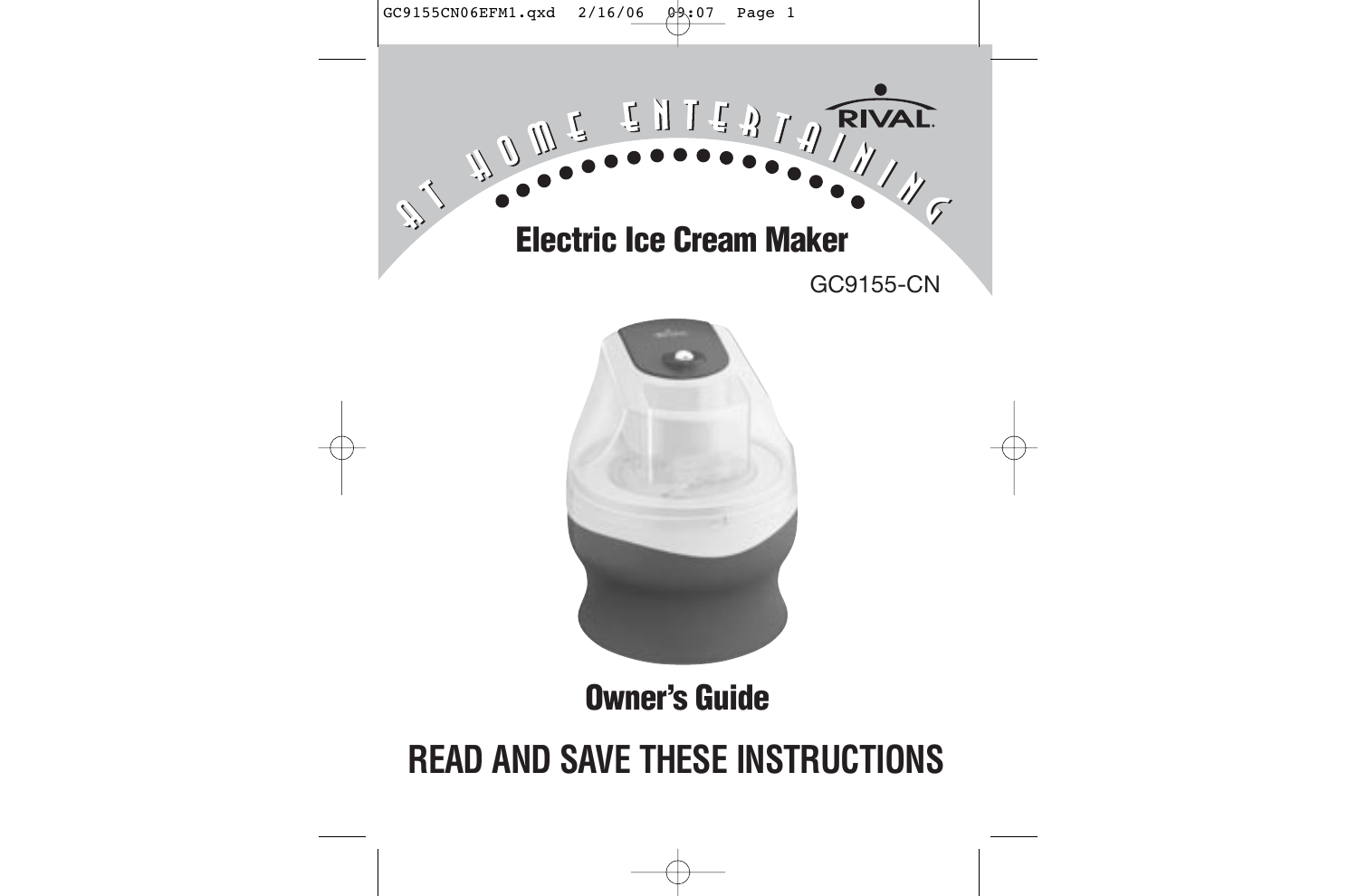# **IMPORTANT SAFEGUARDS**

**When using electrical appliances, basic safety precautions should always be followed, including the following:** 

- 1. Read all instructions before using.
- 2. To protect against fire, electric shock and personal injury, do not immerse appliance, its cord or plug, in water or other liquid.
- 3. Close supervision is necessary when any appliance is used by or near children.
- 4. Unplug from outlet when not in use, before putting on or taking off parts, and before cleaning.
- 5. Avoid contact with moving parts. Keep hands, hair, clothing, as well as spatulas and other utensils away during operation to reduce the risk of injury to persons and/or damage to the appliance. **DO NOT USE SHARP OBJECTS OR UTENSILS INSIDE THE FREEZER RING AND FREEZER BOWL!** Sharp objects will scratch and damage the inside of the Freezer Ring and Freezer Bowl. A rubber spatula or wooden spoon may be used, when the appliance is in the OFF position.
- 6. Do not operate any appliance with a damaged cord or plug, or after the appliance malfunctions or is dropped or damaged in any manner. See warranty to return for examination, repair or electrical or mechanical adjustment.
- 7. The use of attachments not recommended or sold by the appliance manufacturer may result in fire, electric shock or personal injury.
- 8. Do not use outdoors.
- 9. Do not let cord hang over edge of table or counter, or touch hot surfaces, including the stove.
- 10. To disconnect press the switch to OFF, then unplug from wall outlet.
- 11. Do not expose the Freezer Ring and Freezer Bowl to temperatures above 105° F/41°C.
- 12. Do not place Freezer Ring, Freezer Bowl or Ice Cream Freezer Base in the dishwasher.

# **SAVE THESE INSTRUCTIONS**

This appliance is for **HOUSEHOLD USE ONLY.** No user-serviceable parts inside. Power Unit never needs lubrication. Do not attempt to service this product.

## **POLARIZED PLUG**



## **KNOW YOUR ICE CREAM MAKER**



**FIG. 1**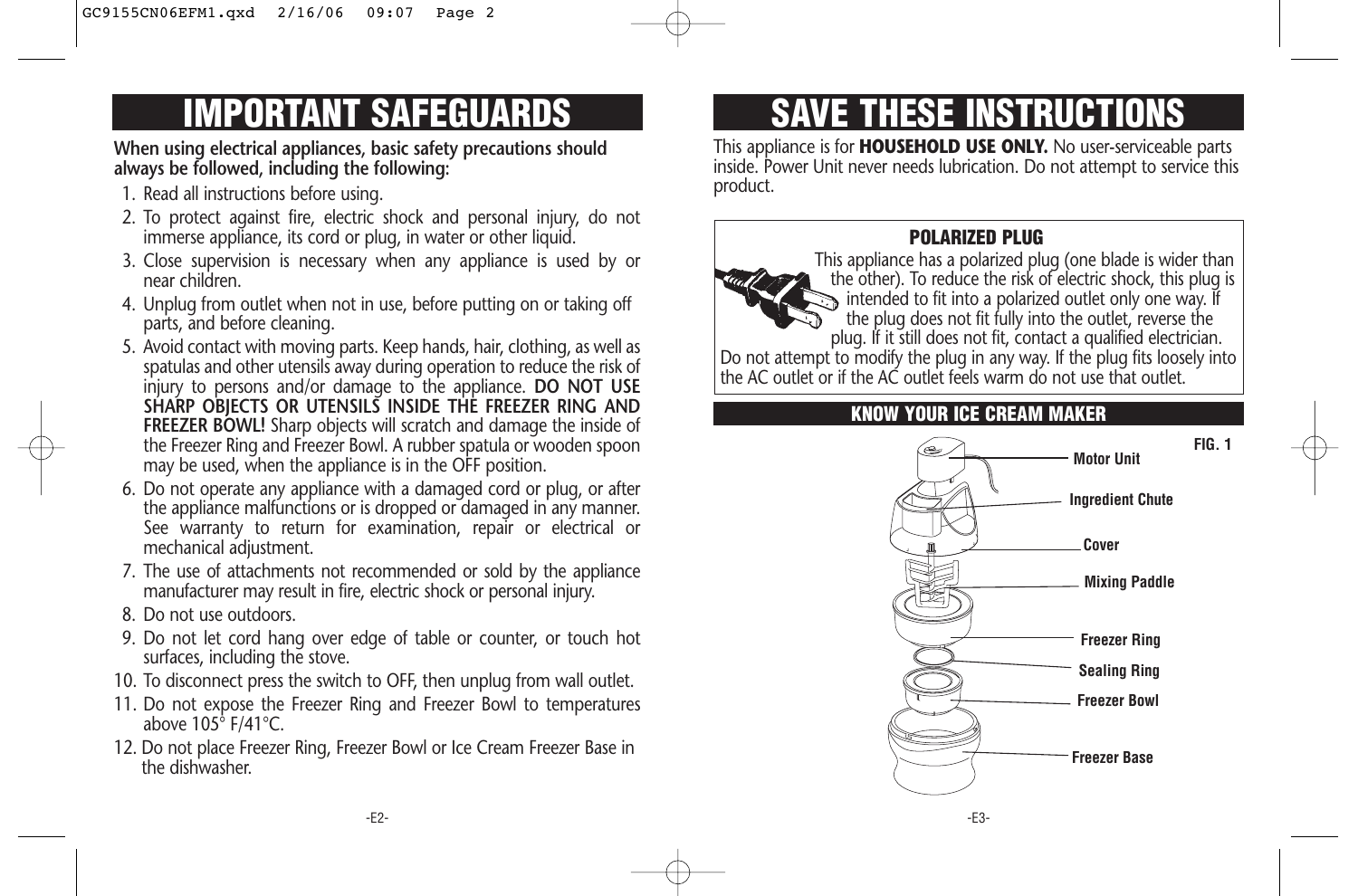### **BEFORE YOU USE YOUR ICE CREAM MAKER**

Wash all parts according to the "HOW TO CLEAN YOUR ICE CREAM MAKER" section in this manual.

### **PREPARING THE FREEZER BOWL**

Your Ice Cream Maker features a double insulated Freezer Ring and space-saving Freezer Bowl that require thorough freezing before use. Remove the Sealing Ring from the bottom of the Freezer Ring. Place the Freezer Bowl inside the Freezer Ring (Fig.  $2$ ), wrap them in a plastic bag, and store them upright in the back of your freezer where the temperature is the coldest.



Wrapping your Freezer Bowl and Freezer Ring, in a plastic bag, will guard against freezer burn. For optimal freezing results, we recommend a minimum freezing period of 24 hours.



**NOTE:** Storing the Freezer Bowl and Freezer Ring in the freezer will ensure you are ready to make ice cream on short notice.

## **HOW TO USE YOUR ICE CREAM MAKER**

Your ice cream maker can make up to 1.5 quarts of ice cream. Due to an increase in volume during preparation, the maximum amount must not exceed 1 quart of liquid.

**NOTE:** It is extremely important that you prepare the ice cream mixture before you remove the Freezer Bowl and Freezer Ring from the freezer. Both the Freezer Bowl and the Freezer Ring must be used immediately when you remove them from the freezer, or they will begin to thaw which will jeopardize making/freezing the ice cream.



### **HOW TO USE YOUR ICE CREAM MAKER (CONT.)**

- 1. To assemble the ice cream maker, slide the Motor Unit into the Cover until it locks into place; the tabs underneath will "click" when secured (Fig. 3).
- 2. Insert the Mixing Paddle into the Motor Opening (Fig. 4).
- 3. Remove the Freezer Bowl and Freezer Ring from freezer.
- 4. Place the Sealing Ring onto the bottom of the Freezer Ring (Fig. 5). NOTE: Always use this Sealing Ring when making ice cream to ensure a tight seal between the Freezer Ring and Freezer Bowl.
- 5. Slide the tabs on the top of the Freezer Bowl into the underside of the Freezer Ring. Rotate the Freezer Ring counter-clockwise and lock it onto the Freezer Bowl (Fig. 5).
- 6. Place the Freezer Bowl assembly into the Freezer Base (Fig.6).
- 7. Place Cover assembly onto the Freezer Base and turn the Cover counter-clockwise until the tabs lock into place (Fig. 7).
- 8. Insert the plug into a wall outlet and immediately press the switch to the ON position.

**NOTE:** Unit must be operating before ice cream mixture is added because ice cream will begin to freeze and the Mixing Paddle will not operate properly.

- 9. Pour the prepared ice cream mixture through Ingredient Chute.
- 10. Allow the Ice Cream Maker to run until the mixture reaches the desired consistency. Do not turn the



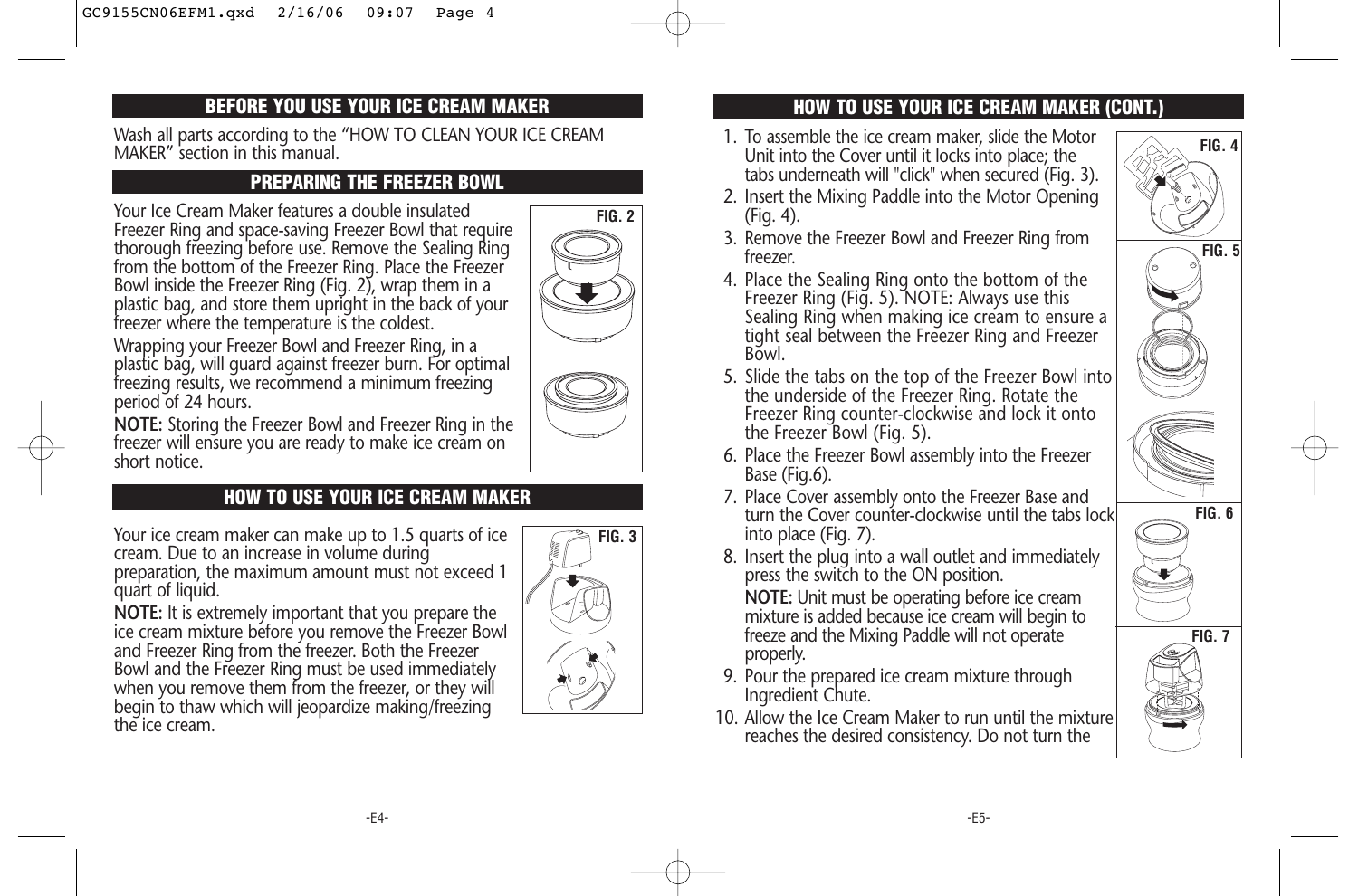### **HOW TO USE YOUR ICE CREAM MAKER (CONT.)**

appliance off during use, as the mixture may freeze and prevent the movement of the Paddle.

**NOTE:** To add ingredients after the freezing process has begun, gently add through the Ingredient Chute. Additional ingredients such as candy, nuts or cookies should be coarsely chopped.

- 11. Turn the switch to OFF and unplug from wall outlet. Remove the Cover and Mixing Paddle from the ice cream. Only use rubber, plastic, or wooden utensils to serve from the Freezer Bowl. Metal utensils may damage the Freezer Bowl and Freezer Ring.
- 12. To further harden the ice cream, you may put the Freezer Bowl and Freezer Ring with its contents into the freezer for 30 minutes or less. However, you should store the ice cream in a separate airtight container.

### **HOW TO CLEAN YOUR ICE CREAM MAKER**

- 1. Remove the Motor Unit from the Cover (Fig.8).
- 2. Disassemble the rest of the Ice Cream Maker and wash the Cover, Mixing Paddle, Freezer Ring, Sealing Ring, Freezer Bowl, and Freezer Base in warm water with mild detergent; thoroughly dry all parts.

Do not use sharp utensils, scouring pads, or abrasive detergents when cleaning Freezer Bowl and Freezer Ring. Never place the Freezer Bowl or Freezer Ring in the freezer if it is still wet.

3. Clean the Motor Unit with a damp cloth. Never immerse the Motor Unit in water.

Do not wash the Freezer Bowl or Freezer Ring in dishwasher!



### **HELPFUL HINTS**

- Some recipes require the mixture to be pre-cooked. Prepare the recipe, chill it in the refrigerator for at least 2 hours, and mix the recipe well right before adding it to the Ice Cream Maker.
- When pouring mixture into the Freezer Bowl assembly, be sure to stop at least 1" (2.5 cm) from the top of Freezer Ring, as mixture will increase in volume during the freezing process. Do not add more than 1 quart of liquid mixture.
- To include alcohol in a recipe, add alcohol at the end of the freezing process.
- The flavor of a sorbet depends greatly on the ripeness and sweetness of the fruit and/or juice. If fruit is too tart, add sugar; if the fruit is very ripe, decrease or omit the sugar.
- Artificial sweeteners can be used as a substitute for sugar. **NOTE:** Heat affects the sweetness of artificial sweetener. Only add artificial sweeteners to mixtures that are cold or have been cooled completely. When a recipe calls for heating liquid to dilute sugar, omit the heating process and simply stir in the sweetener until it is dissolved.
- The ice cream mixture should be liquid when the Ice Cream Maker starts churning. Do not use stiff mixtures (i.e. whipped cream, partially frozen mixture).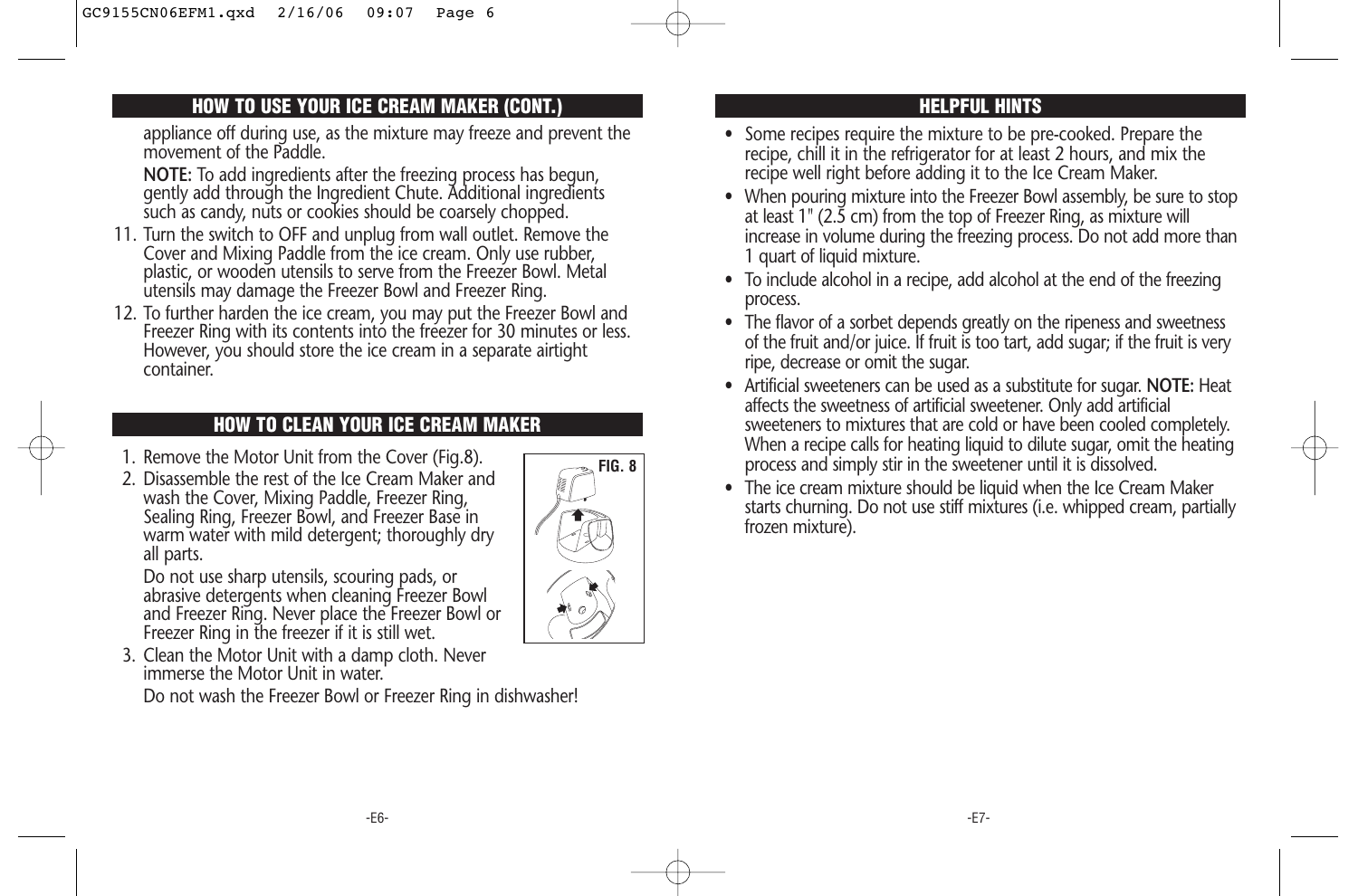### **HELPFUL HINTS (CONT.)**

- Possible reasons for mixture not freezing:
	- The Freezer Bowl assembly was not cold enough.
	- The mixture was too warm.
	- The proportion of ingredients was incorrect.
- To prevent freezer burn, do not store the prepared ice cream in the Freezer Bowl assembly for more than 30 minutes.

### **AUTO SAFETY SHUTOFF:**

The Ice Cream Maker is equipped with an auto safety shutoff. Should the motor become overheated it will turn off. In order to restart the Ice Cream Maker, follow the steps below:

- 1. Unplug the Ice Cream Maker.
- 2. Wait at least 20 minutes for the motor to cool.
- 3. Plug in and operate normally.

## **WASTE DISPOSAL**

The liquid in the Freezer Bowl and Freezer Ring contains no toxic materials. Dispose as normal household waste.

# **RECIPES**

### **HINT FOR LOWER-FAT RECIPES**

For lower fat content, substitute 1% milk for whole milk, whole milk for half and half; and evaporated skim milk for whipping cream. Higher fat dairy products – such as whipping cream – create a smooth, rich and creamy dessert. Lower fat dairy products create a lighter dessert with a slightly different texture.

# **RECIPES**

### **BUTTERED ALMOND FUDGE ICE CREAM**

*Scrumptious creamy ice cream swirled with buttered almonds and chocolate fudge topping.*

2 cups 10% cream 1 tbsp pure vanilla extract<br>4 ega volks  $3/4$  cup light brown sugar  $2$ 1 cup 35% whipping cream <sup>1</sup>

2 tbsp butter  $\frac{2}{3}$  cup slivered almonds  $\frac{1}{2}$  cup chocolate fudge topping

In saucepan, heat 10% cream over medium heat, stirring occasionally, just until bubbles form around edge. In bowl, whisk egg yolks and sugar until well blended. Gradually whisk in about 1 cup of hot cream into beaten egg yolks. Return egg mixture into pan; cook over medium-low heat, stirring constantly, until thick enough to coat back of wooden spoon, about 8-10 minutes.

Immediately strain through sieve into large bowl; stir in 35% whipping cream and vanilla. Cover and refrigerate for at least 3 hours or overnight.

In small skillet, melt butter over medium heat; sauté almonds until golden brown, about 3 minutes; cool to room temperature.

Whisk cooled almonds into ice cream mixture. Pour mixture into ice cream canister and follow manufacturer's instructions as directed on pages 4-5. After 35 minutes of freezing, gradually pour chocolate fudge topping through the mixing feeder, stop machine when all the topping has been added.

**Makes about 6 cups**

### **OLD FASHIONED VANILLA ICE CREAM**

*This is delectable old fashioned vanilla ice cream at its classic best-very soft, rich and creamy.*

| 2 cups 18% table cream | Dash salt                   |
|------------------------|-----------------------------|
| 6 egg volks            | 1 cup whipping cream        |
| $2/3$ cups sugar       | 1 tbsp pure vanilla extract |

In saucepan, heat 18% cream over medium heat, stirring occasionally, just until bubbles form around the edge. In bowl, whisk egg yolks, sugar and salt until well<br>blended. Gradually whisk about 1 cup of hot cream into beaten egg yolks. Return egg<br>mixture into pan; cook over medium-low heat, stirring co to coat back of wooden spoon, about 6 -8 minutes.

Immediately strain through fine sieve into large bowl; cover and refrigerate until well chilled, at least 3 hours or overnight.

Whisk in whipping cream and vanilla. Pour mixture into ice cream canister and follow manufacturer's instructions as directed on pages 4-5.

Variations: same as in recipe on page 13

**Makes 4 cups**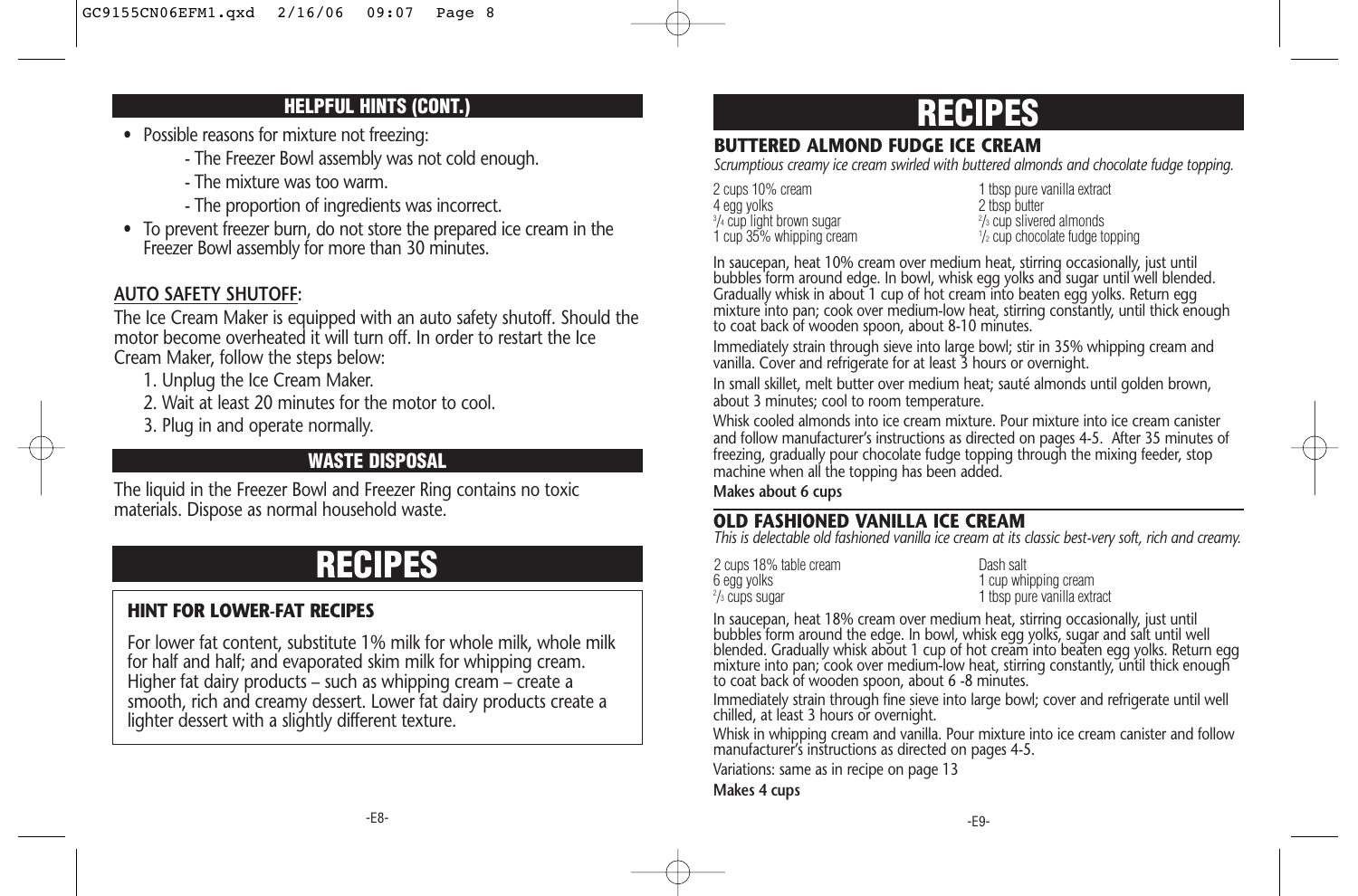## **RECIPES**

### **CINNAMON WALNUT ICE CREAM**

*The combination of cinnamon and walnuts is a winning combination in ice cream. Quick and easy with yummy results!*

1  $\frac{1}{2}$  cups 18% table cream  $\frac{1}{2}$ 1 cup 10% half and half 1 cup toasted chopped walnuts  $\frac{1}{2}$  tsp cin  $\frac{3}{4}$  cup to ranulated sugar <sup>3</sup>/<sub>4</sub> cup granulated sugar **Dash salt** 

 $\frac{1}{2}$  cup 35% whipping cream  $1\frac{1}{4}$  tsp pure vanilla extract  $\frac{1}{2}$  tsp cinnamon

In large bowl, whisk all ingredients.

Pour mixture into ice cream canister and follow manufacturer's instructions as directed on pages 4-5.

**Makes 4 cups**

### **STRAWBERRY BURST SORBET**

*Enjoy summer all year around by making this refreshing, smooth sorbet using thawed frozen strawberries.*

 $1/2$  cup granulated sugar  $1$  tbsp. lemon juice

1 cup water 4 cups strawberries (fresh or thawed)<br>  $\frac{1}{2}$  cup dranulated sugar and the top of the 1 thsp. lemon iuice

In saucepan, bring water and sugar to boil, stirring to dissolve sugar. Refrigerate to cool completely, about 2 hours.

In blender or food processor puree strawberries and lemon juice. Combine puree with sugar water.

Pour mixture into ice cream canister and follow manufacturer's instructions as directed on pages 4-5.

### **Makes about 4 cups**

**Tip: A 600 g pkg of frozen strawberries, thawed, works perfect in this recipe.**

# **RECIPES**

### **EASY CHOCOLATE ICE CREAM**

*Kids of all ages will enjoy this frosty chocolate milk ice cream and so quick and easy to prepare.*

2 cups chocolate milk <sup>1</sup>  $\frac{1}{3}$  cup sweetened, condensed milk 1 /2 cup thawed, frozen nondairy whipped topping

In bowl whisk all ingredients. (Note: the mixture will have some flecks of whipped topping)

Pour mixture into ice cream canister and follow manufacturer's instructions as directed on pages 4-5.

Makes about 3  $\frac{1}{2}$  cups

### **EASY VANILLA ICE CREAM**

*A simple pure vanilla ice cream, certainly to satisfy everyone. Quick and tasty and requires no cooking.*

1 **1** Dash salt

1 cup 18% table cream<br>1 tsp pure vanilla extract  $3/4$  cup granulated sugar  $1$  tsp pure vanilla extract

In bowl, whisk milk, sugar and salt, until sugar dissolves. Whisk in table cream and vanilla.

Pour mixture into ice cream canister and follow manufacturer's instructions as directed on pages 4-5.

**Makes 2 1 /2 cups**

## **ULTIMATE DARK CHOCOLATE ICE CREAM**

*Enjoy this decadent, soft, creamy intense chocolate flavoured ice cream. For an elegant presentation serve in stemmed glasses, sprinkled with fresh raspberries.*

2 cups whole milk<br>4 egg yolks 1 cup whipping cream<br>1 tsp pure vanilla extract <sup>2</sup>/<sub>3</sub> cups granulated sugar **Dash salt** 6 oz. bittersweet or semisweet chocolate,melted

1 tsp pure vanilla extract<br>Dash salt

In saucepan, heat milk over medium heat, stirring occasionally, just until and bubbles form around the edge. In bowl, beat egg yolks and sugar until well blended. Gradually whisk about 1 cup of hot milk into beaten egg yolks. Return egg mixture into pan;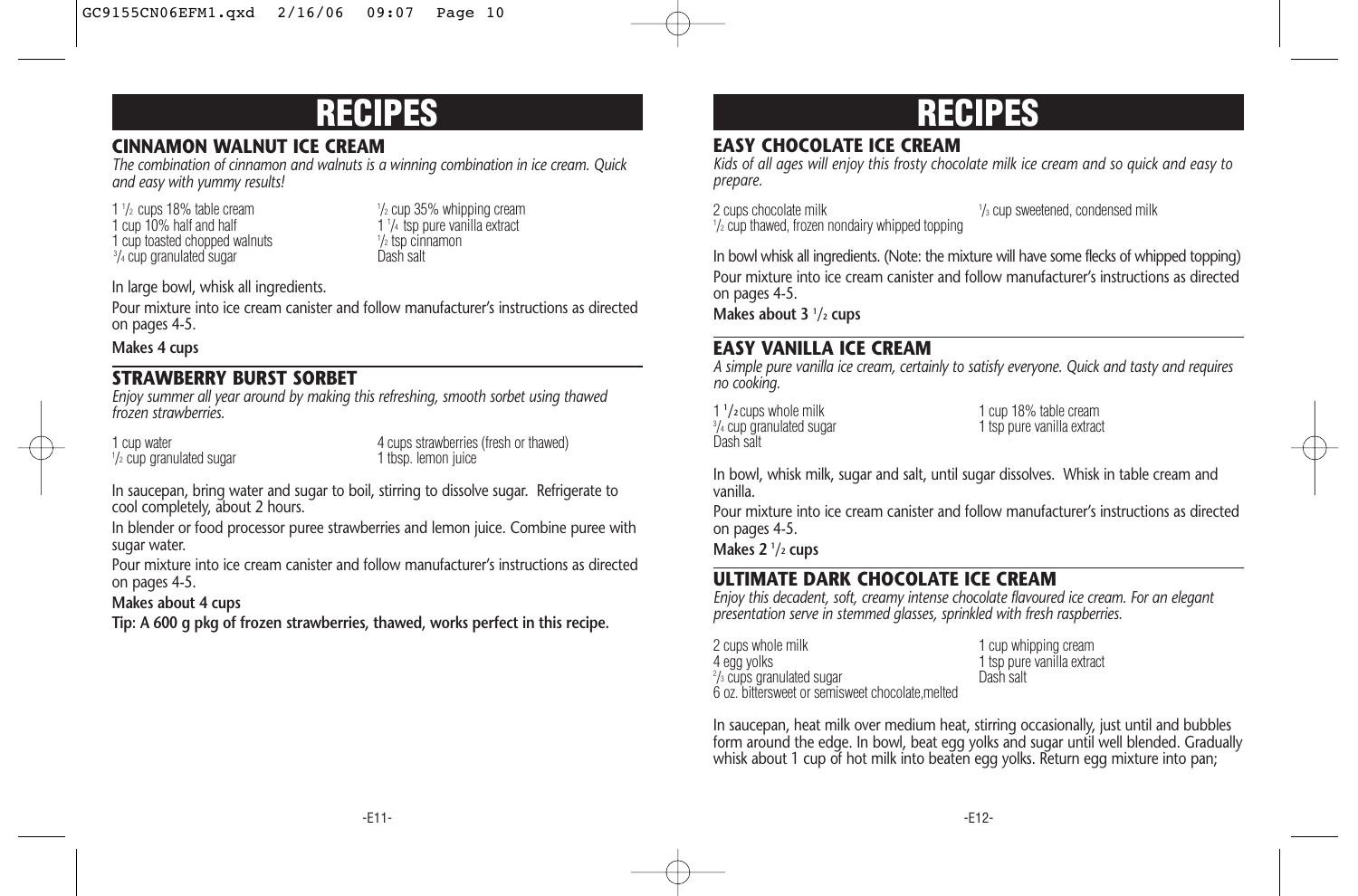# **RECIPES**

cook over medium-low heat, stirring constantly, until thick enough to coat back of wooden spoon, about 8 -10 minutes.

Immediately strain through sieve into large bowl; whisk in melted chocolate, cream, and vanilla. Cover and refrigerate, at least 3 hours or overnight.

Pour mixture into ice cream canister and follow manufacturer's instructions as directed on pages 4-5.

#### **Makes 5 cups**

**Tip: Melt chocolate gently over hot water or in the microwave on medium power. Remove from heat before it is completely melted; stir to complete the melting.**

### **DOUBLE ALMOND CHOCOLATE ICE CREAM**

*The combination of almond extract and toasted almonds heightens the almond sensation in this chocolate almond ice cream.*

 $1\frac{1}{2}$  cup whole milk  $1\frac{1}{2}$  $3/4$  cup granulated sugar  $3/3$ 2 oz semisweet chocolate,chopped<br>Dash salt 3 eggs, beaten

 $1\frac{1}{2}$  cups 35% whipping cream  $3/4$  cup toasted chopped almonds<br>2 tsp almond extract 1 tsp pure vanilla

In saucepan, heat milk, sugar, chocolate and salt, over medium heat, stirring occasionally, just until bubbles form around the edge. Gradually whisk about 1 cup of hot mixture into beaten eggs. Return egg mixture into pan; cook over medium-low heat, stirring constantly, until thick enough to coat back of wooden spoon, about 9 minutes.

Immediately strain through sieve into large bowl; stir in cream, almonds, almond extract and vanilla. Cover and refrigerate, at least 3 hours or overnight.

Pour mixture into ice cream canister and follow manufacturer's instructions as directed on pages 4-5.

#### **Makes 6 cups**

### **SERVICE INSTRUCTIONS**

- 1. Do NOT attempt to repair or adjust any electrical or mechanical functions on this unit. Doing so will void the Warranty.
- 2. If you need to exchange the unit, please return it in its original carton, with a sales receipt, to the store where you purchased it. If you are returning the unit more than 30 days after the date of purchase, please see the enclosed Warranty.
- 3. If you have any questions or comments regarding this unit's operation or believe any repair is necessary, please write to our Consumer Service Department or visit our website at www.rivalproducts.com

RIVAL c/o JCS/THG, LLC CONSUMER SERVICE DEPARTMENT 13120 JURUPA AVENUE FONTANA, CA 92337

### **ONE (1) YEAR LIMITED WARRANTY SAVE THIS WARRANTY INFORMATION**

- A. This Warranty applies only to the original purchaser of this product.
- B. This Warranty applies ONLY to repair or replacement of any supplied or manufactured parts of this product that, upon inspection by JCS/THG, LLC authorized personnel, is shown to have failed in normal use due to defects in<br>material or workmanship. JCS/THG, LLC will determine whether to repair or replace the unit. This Warranty does not apply to installation expenses.
- C. Operating this unit under conditions other than those recommended or at voltages other than the voltage indicated on the unit, or attempting to service or modify the unit, will render this WARRANTY VOID.
- D. Unless otherwise proscribed by law, JCS/THG, LLC shall not be liable for any personal injury,<br>property or any incidental or consequential damage of any kind resulting from malfunctions,<br>defects, misuse, improper install
- E. All parts of this product are guaranteed for a period of 1 year as follows:
	- 1. Within the first 30 days from date of purchase, the store from which you purchased your product should replace this product if it is defective in material or workmanship (provided the store has in-stock replacement.) \* If you intend to assert any claim in connection with the product, please follow the instructions in paragraph F.
	- 2. Within the first twelve months from date of purchase, JCS/THG, LLC will repair or replace the product if it is defective in material or workmanship, subject to the conditions in paragraph G.
- F. If you have any other problem or claim in connection with this product, please write to our Consumer Service Department.
- G. IMPORTANT RETURN INSTRUCTIONS. Your Warranty depends on your following these instructions if you are returning the unit to JCS/THG, LLC:
	- 1. Carefully pack the item in its original carton or other suitable box to avoid damage in shipping.
	- 2. Before packing your unit for return, be sure to enclose:
		- a) Your name, full address with zip code and telephone number,
	- b) A dated sales receipt or PROOF OF PURCHASE,
	- c) Your \$7.50 check for return prepaid shipping and handling, and
	- d) The model number of the unit and the problem you are having. (Enclose in an envelope and tape directly to the unit before the box is sealed.)
	- 3. JCS/THG, LLC recommends you ship the package U.P.S ground service for tracking purposes.
	- 4. All shipping charges must be prepaid by you.
	- 5. Mark the outside of your package:

**RIVAL** c/o JCS/THG, LLC 13120 JURUPA AVENUE FONTANA, CA 92337

SHIPPING AND HANDLING CHARGES: \$7.50 (USD)

This Warranty gives you specific legal rights, and you may have other rights which vary by jurisdiction. The provisions of this<br>Warranty are in addition to, and not a modification of, or subtraction from, the statutory war remedies contained in any applicable legislation. To the extent that any provision of this Warranty is inconsistent with any<br>applicable law, such provision shall be deemed voided or amended, as necessary, to comply with s

#### ©2006 JCS/THG, LLC

Rival® and The Rival Logo® are trademarks of JCS/THG, LLC.

Printed in China 9100200000438 GC9155CN06EFM1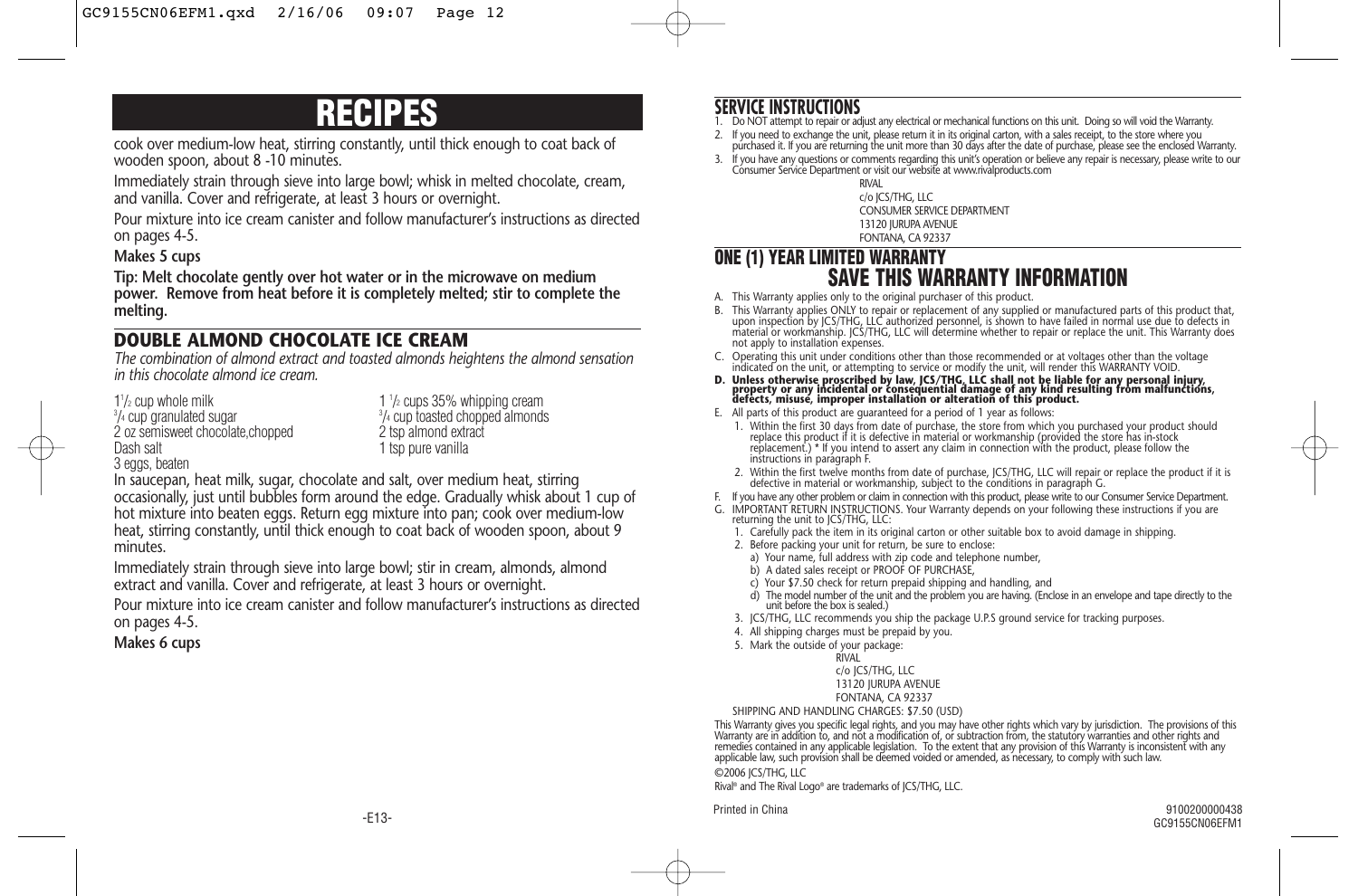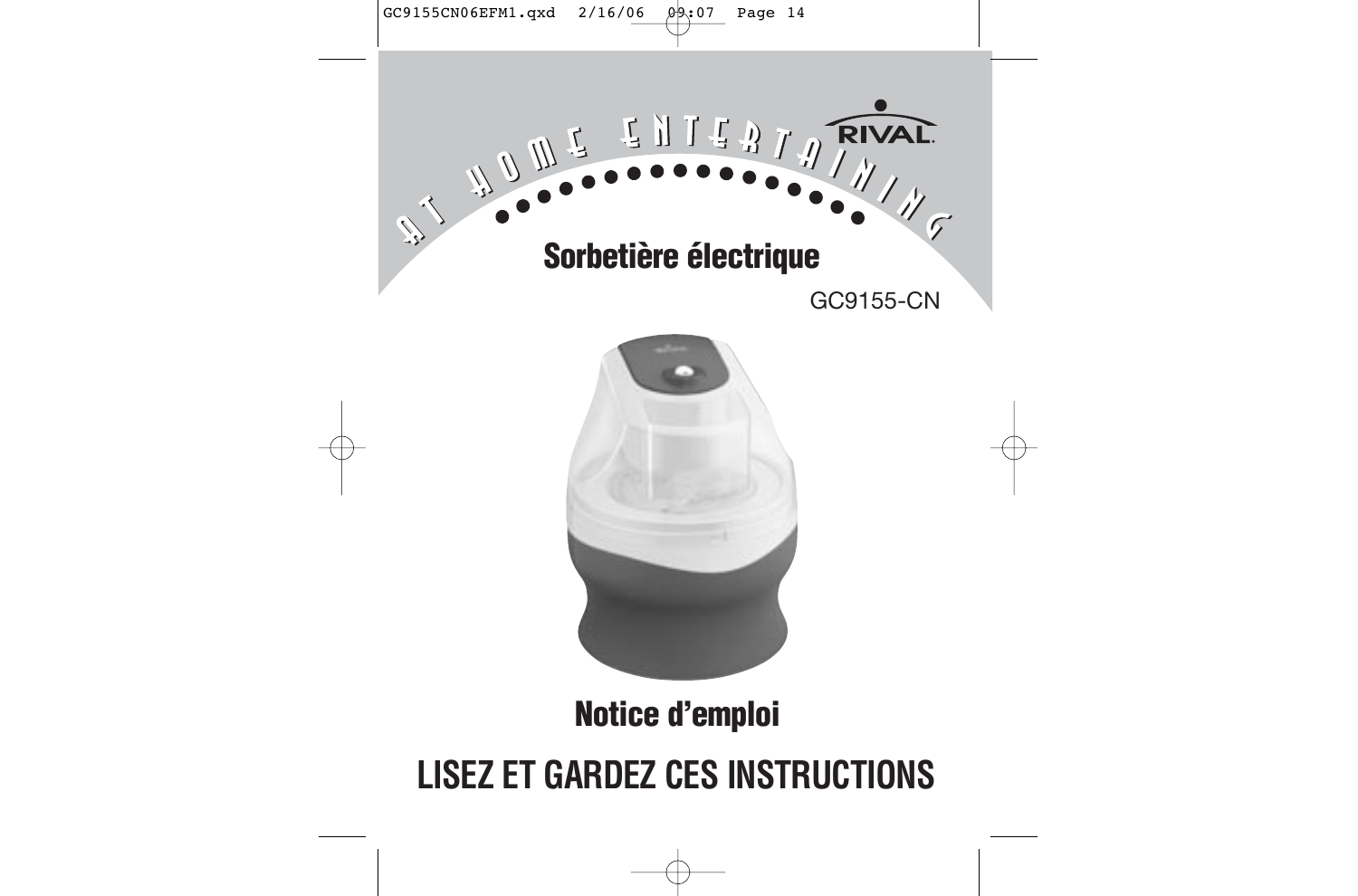# **CONSIGNES IMPORTANTES**

### **L'emploi de tout appareil électroménager exige l'observation de certaines précautions fondamentales, y compris des suivantes:**

- 1. Lisez attentivement toutes les directives avant l'utilisation.
- 2. Pour vous protéger des chocs électriques, n'immergez l'appareil, son cordon ou sa fiche dans absolument aucun liquide.
- 3. Soyez très vigilant si l'appareil est utilisé par des enfants ou près d'eux.
- 4. Débranchez la sorbetière à la prise entre utilisations, avant de monter ou de démonter toute pièce et avant de la nettoyer.
- 5. Évitez tout contact avec les pièces mobiles. Gardez vos mains, cheveux et vêtements ainsi que les spatules et autres ustensiles à l'écart de l'appareil quand il fonctionne, afin d'éviter blessures corporelles ou endommagement de l'appareil. **N'UTILISEZ PAS D'OBJETS COUPANTS DANS LA COURONNE OU LA CUVE RÉFRIGÉRANTES,** ils les rayeraient et abîmeraient les surfaces intérieures. Employer une spatule en caoutchouc ou une cuillère en bois est permis, mais ceci, uniquement lorsque la sorbetière est réglée à l'arrêt (OFF).
- 6. N'employez pas un appareil dont le cordon ou la fiche est abîmé, qui a mal fonctionné, a été échappé ou endommagé de quelque façon. Retournez-le au fabricant (voyez la garantie) pour le faire examiner, réparer ou lui faire subir les réglages électriques ou mécaniques requis.
- 7. L'emploi d'accessoires non conseillés ou vendus par le fabricant de l'appareil peut entraîner incendie, choc électrique ou blessures.
- 8. Ne vous servez pas de cet appareil à l'air libre.
- 9. Veillez à ce que le cordon ne pende pas au bord du plan de travail et qu'il ne touche pas à une surface chaude, y compris à la cuisinière.
- 10. Réglez toujours l'interrupteur à OFF (arrêt) avant le débranchement.
- 11. N'exposez pas la couronne réfrigérante ou la cuve réfrigérante à des températures qui dépassent 105°F/41 °C.
- 12. Ne mettez jamais la couronne réfrigérante, la cuve réfrigérante ou le socle de la sorbetière au lave-vaisselle.

# **CONSERVEZ CES INSTRUCTIONS**

Cet appareil n'est destiné qu'à l'**USAGE DOMESTIQUE.** Il ne renferme pas de pièces que puisse réparer l'utilisateur. Le bloc-moteur n'a jamais besoin d'être graissé. Ne tentez en aucun cas de réparer cet appareil.

### **FICHE POLARISÉE**

Cet appareil est équipé d'une fiche polarisée (ayant une lame plus large que l'autre). Par mesure de sécurité, elle ne peut être insérée dans les



prises de courant polarisées que d'une façon. Si la fiche ne rentre pas bien dans la prise, inversez-la. Si vous ne réussissez toujours pas, faites changer la prise par un électricien. Ne tentez de neutraliser le dispositif de sécurité de la fiche en aucune façon. Si la fiche rentre

dans la prise mais qu'il y ait du jeu ou bien si la prise de courant alternatif vous semble chaude, ne vous servez pas de cette prise.

### **FAMILIARISEZ-VOUS AVEC LA SORBETIÈRE**

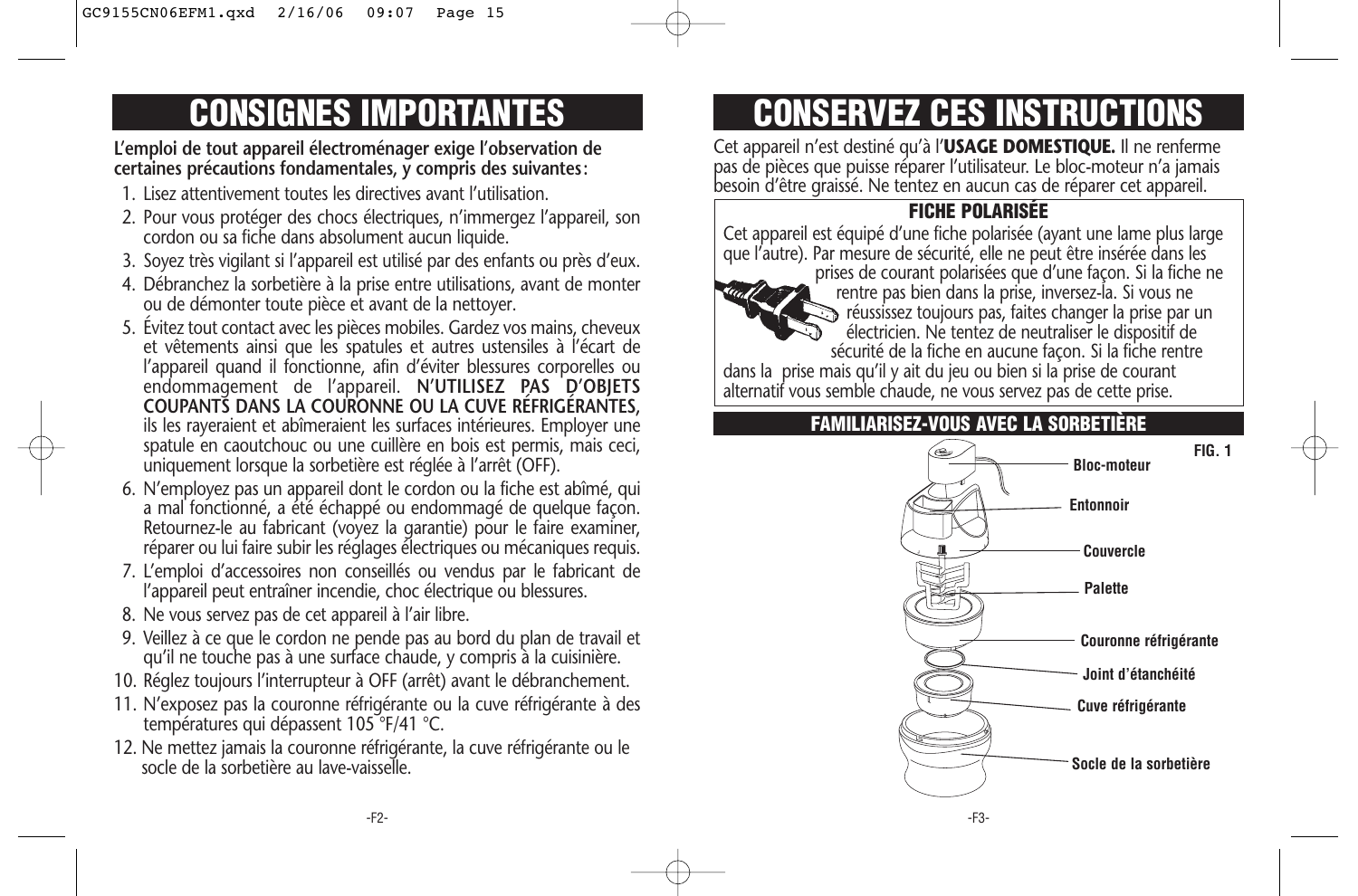## **AVANT LA TOUTE PREMIÈRE UTILISATION**

Lavez toutes les pièces lavables, tel que décrit sous «ENTRETIEN DE LA SORBETIÈRE», plus loin dans la notice d'emploi.

### **PRÉPARATION DE LA CUVE RÉFRIGÉRANTE**

La sorbetière comporte une couronne réfrigérante et une cuve réfrigérante peu encombrantes; il est nécessaire de les congeler convenablement avant leur utilisation. Emboîtez la cuve dans la couronne (fig. 2), enveloppezles alors dans un sac en plastique puis déposez le sac parfaitement d'aplomb au fond du congélateur, là où la température est la plus basse.



Envelopper la cuve ainsi que la couronne réfrigérantes de plastique évite la brûlure de congélation. Pour obtenir les résultats optimaux, nous conseillons de mettre la cuve et la couronne au congélateur pendant au moins 24 heures avant de les utiliser.

**REMARQUE:** En gardant la cuve et la couronne réfrigérantes au congélateur entre utilisations, vous pourrez les utiliser à tout instant pour préparer de délicieux desserts qui fondent dans la bouche.

### **MODE D'EMPLOI DE LA SORBETIÈRE**

La sorbetière vous permet de faire jusqu'à 1,4 litre de crème glacée. Par suite de l'augmentation de volume au cours de la préparation, la quantité maximale de liquide utilisée ne doit pas dépasser 0,94 litre.

**REMARQUE:** Il est essentiel de préparer le mélange avant de sortir la cuve et la couronne réfrigérantes du congélateur. Si la cuve et la couronne ne servent pas aussitôt après leur sortie du congélateur, la substance cryogène qu'elles contiennent commencera à dégeler, risquant de nuire à la préparation et au turbinage.



### **MODE D'EMPLOI DE LA SORBETIÈRE (suite)**

- 1. Pour assembler la sorbetière: Glissez le bloc-moteur dans le couvercle jusqu'à ce qu'il se bloque; vous entendrez un déclic lorsque les pattes qui se trouvent dessous seront bien en place (fig. 3).
- 2. Insérez la palette dans l'orifice du moteur (fig. 4).
- 3. Sortez la cuve et la couronne réfrigérantes du congélateur.
- 4. Insérez le joint d'étanchéité à la partie inférieure de la couronne réfrigérante (fig. 5). REMARQUE: Utilisez toujours ce joint quand vous faites fonctionner la sorbetière, afin que l'ensemble couronne et cuve soit parfaitement étanche.
- 5. Glissez les pattes du dessus de la cuve réfrigérante dans la partie inférieure de la couronne réfrigérante. Tournez la couronne en sens antihoraire pour fixer la cuve (fig. 5).
- 6. Placez l'ensemble obtenu dans le socle (fig. 6).
- 7. Posez l'ensemble du couvercle sur le socle de la sorbetière et tournez le couvercle en sens antihoraire afin que les pattes se bloquent (fig. 7).
- 8. Branchez la sorbetière sur une prise de courant puis réglez-la sans délai à la position ON (marche). **REMARQUE:** Il est essentiel que la sorbetière soit en marche lorsque vous versez le mélange dans l'entonnoir, sans quoi le mélange commence à congeler, ce qui empêche la palette de tourner librement et convenablement.
- 9. Versez la préparation dans l'entonnoir de la sorbetière.
- 10. Faites fonctionner la sorbetière jusqu'à l'obtention de la consistance désirée. N'interrompez pas le fonctionnement car le mélange risquerait de congeler et d'entraver le mouvement de la palette.

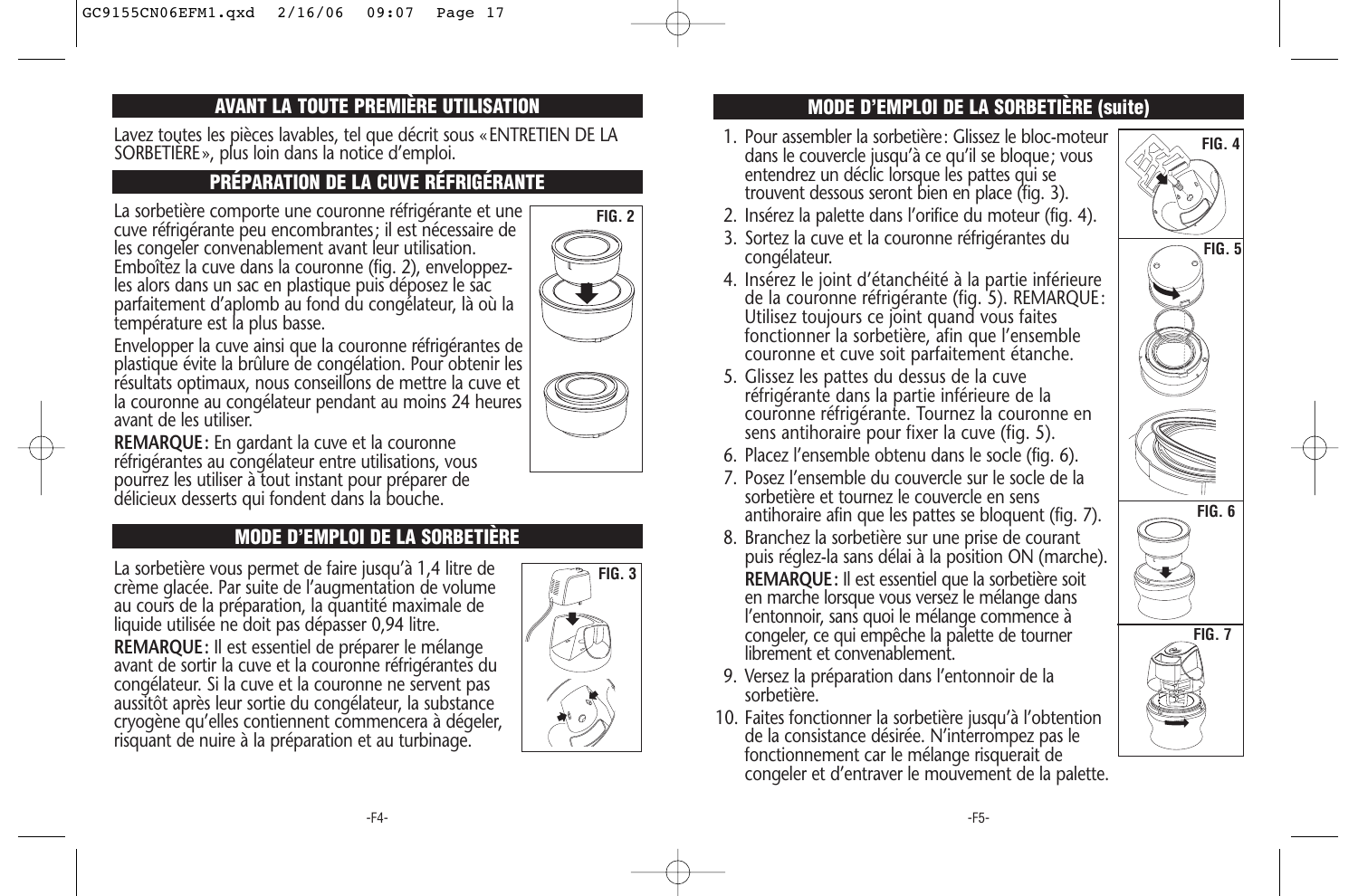### **MODE D'EMPLOI DE LA SORBETIÈRE (suite)**

**REMARQUE:** Si vous devez ajouter des ingrédients au cours du turbinage, versez-les petit à petit dans l'entonnoir. Ces ingrédients – bonbons, noix ou biscuits – devraient être grossièrement hachés.

- 11. Réglez l'interrupteur à OFF (arrêt) et débranchez la sorbetière. Enlevez le couvercle puis la palette. Employez uniquement des ustensiles en caoutchouc, en plastique ou en bois pour servir la crème glacée que contient la cuve, des ustensiles en métal pourraient abîmer la cuve ou la couronne réfrigérantes.
- 12. Vous pouvez affermir la crème glacée en plaçant la cuve et la couronne réfrigérantes au congélateur pendant 30 minutes ou moins. Pour congeler la crème glacée pendant une période plus longue, transvasez-la dans un récipient à couvercle hermétique.

### **ENTRETIEN DE LA SORBETIÈRE**

- 1. Séparez le bloc-moteur du couvercle (fig. 8).
- 2. Démontez le reste de la sorbetière puis lavez le couvercle, la palette, la couronne réfrigérante, le joint d'étanchéité, la cuve réfrigérante ainsi que le socle à l'eau chaude additionnée d'un doux détergent liquide pour vaisselle. Rincez-les et asséchez-les à fond.



Ne vous servez pas d'ustensiles pointus ou coupants, de tampons à récurer ou de détergents récurants pour laver la cuve et la couronne réfrigérantes. Ne mettez pas non plus la cuve et la

couronne réfrigérantes au congélateur avant qu'elles ne soient complètement sèches.

3. Essuyez le bloc-moteur avec un linge humide. Ne plongez jamais le bloc-moteur dans l'eau.

Ne lavez ni la cuve ni la couronne réfrigérantes au lave-vaisselle!

## **CONSEILS PRATIQUES**

- Certaines recettes doivent être précuites. Dans ce cas, préparez la recette et réfrigérez-la au moins 2 heures; remuez le mélange pour l'homogénéiser juste avant de le verser dans la sorbetière.
- Quand vous versez la préparation dans la cuve, à l'aide de l'entonnoir, cessez de verser quand le niveau est à 2,5 cm (1 po) du bord de la couronne réfrigérante, pour pallier l'augmentation de volume typique du turbinage. Ne versez pas plus de 0,94 litre (1 pinte étatsunienne) de préparation dans la cuve.
- S'il vous faut ajouter de l'alcool, faites-le à la fin du turbinage.
- La saveur des sorbets dépend en grande partie de la maturité et de la teneur en sucre des fruits ou du jus. Si les fruits sont aigrelets, sucrezles; s'ils sont très mûrs, réduisez ou omettez le sucre.
- Les édulcorants artificiels conviennent pour remplacer le sucre. **REMARQUE:** La chaleur affecte la sucrosité des édulcorants artificiels, ne les ajoutez donc qu'aux préparations froides ou ayant refroidi. Quand une recette indique de faire chauffer un liquide pour dissoudre le sucre, ajoutez simplement l'édulcorant au liquide froid puis remuez jusqu'à la dissolution.
- La préparation à crème glacée devrait être liquide au début du turbinage. N'employez pas de mélanges épais (de la crème fouettée ou des mélanges partiellement congelés, par exemple).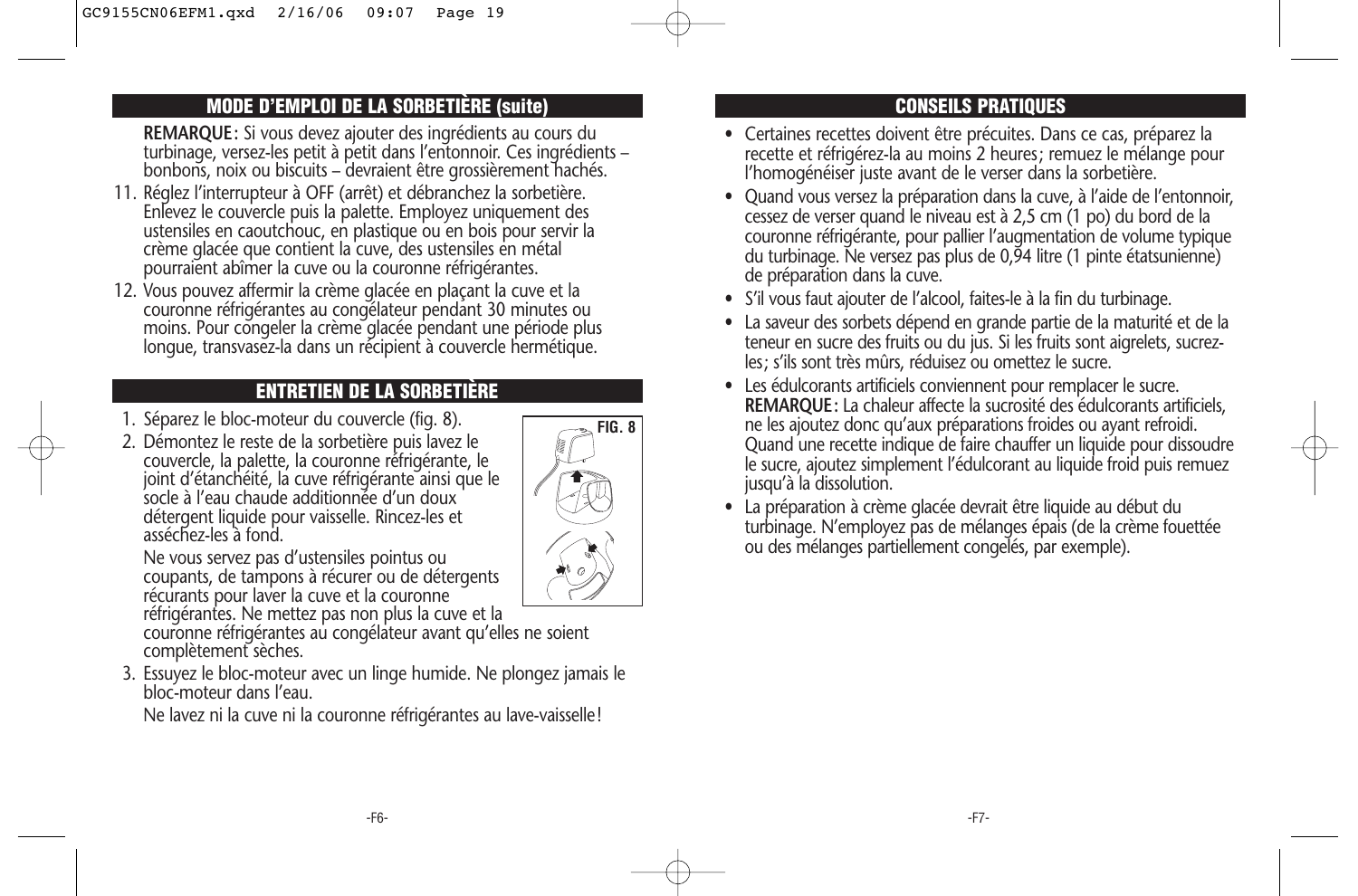### **CONSEILS PRATIQUES (suite)**

- Raisons pouvant empêcher l'affermissement:
	- l'ensemble de la cuve réfrigérante n'était pas assez froid;
	- la préparation était trop tiède ou trop chaude; et enfin
	- la proportion des ingrédients n'avait pas été observée.
- Pour éviter la brûlure de congélation, ne rangez pas la crème glacée préparée dans l'ensemble de la cuve pendant plus de 30 minutes.

## **ARRÊT AUTOMATIQUE DE SÉCURITÉ:**

La sorbetière présente un arrêt automatique de sécurité qui interrompt automatiquement le fonctionnement si le moteur surchauffe. Agissez comme suit pour remettre la sorbetière en marche:

- 1. débranchez la sorbetière;
- 2. laissez refroidir le moteur au moins 20 minutes; enfin
- 3. branchez la sorbetière et recommencez à l'utiliser normalement.

## **MISE AU REBUT**

La substance cryogène que renferment la cuve ainsi que la couronne réfrigérantes ne contient pas de matières toxiques. S'il y a lieu, mettez la cuve et la couronne au rebut avec les ordures ménagères.

# **RECETT**

### **CONSEIL PRATIQUE POUR RÉDUIRE LA MATIÈRE GRASSE**

Remplacez le lait entier par du lait à 1 % M.G., la crème à 11,5 % M.G. par du lait entier et la crème à fouetter par du lait écrémé concentré. Les produits laitiers riches en matière grasse – la crème à fouetter, par exemple – procurent des desserts riches et onctueux; une réduction de la matière grasse entraîne des desserts plus légers, dont la texture diffère quelque peu.

# **RECETTES**

### **CRÈME GLACÉE AUX AMANDES BEURRÉES ET AU FUDGE**

*Une glace exquise, brassée avec des amandes beurrées et un filet chocolaté de fudge.*

470 mL de crème à 10 % M.G. 15 mL d'extrait de vanille pur superficient de vanille pur de vanille pur superficient de vanille pur superficient de vanille pur superficient de vanille pur superficient de vanille pur superfic 4 jaunes d'œufs 30 mL de beurre 200 mL de cassonade pâle 175 mL d'amandes en julienne<br>125 mL de crème à fouetter à 35 % M.G. 125 mL de garniture de fudge a

125 mL de garniture de fudge au chocolat

Chauffez la crème à 10 % M.G. à feu moyen, en remuant de temps à autre, jusqu'à ce que des bulles se forment au pourtour de la casserole. Dans un bol, fouettez bien les jaunes d'œufs et le sucre. Ajoutez petit à petit 250 mL de crème chaude aux jaunes, videz dans la casserole et faites cuire à feu moyen-doux de 8 à 10 minutes sans cesser de remuer – le mélange doit être assez épais pour enduire le dos d'une cuillère en bois.

Tamisez aussitôt la préparation dans un grand bol; ajoutez la crème à 35 % M.G. et la vanille en remuant. Couvrez et réfrigérez au moins 3 heures ou jusqu'au lendemain.

À feu moyen, faites fondre le beurre dans une petite poêle à frire et sauter les amandes environ 3 minutes pour les dorer; laissez-les refroidir à la température ambiante.

Ajoutez les amandes refroidies en fouettant. Versez dans la cuve et procédez tel que décrit aux pages 4 et 5. Après 35 minutes de turbinage, versez petit à petit la garniture au fudge dans l'entonnoir. Arrêtez l'appareil quand toute la garniture a été ajoutée. **Donne 1,4 litre de crème glacée**

### **CRÈME GLACÉE À LA VANILLE À L'ANCIENNE**

*La crème glacée à la vanille à son meilleur – molle à souhait, délicieuse, riche et onctueuse.*

| 470 mL de crème à 18 % M.G. | Pointe de sel                  |
|-----------------------------|--------------------------------|
| 6 jaunes d'œufs             | 235 mL de crème à fouetter     |
| 175 mL de sucre             | 15 mL d'extrait de vanille pur |

Chauffez la crème à 18 % M.G. à feu moyen, en remuant de temps à autre, jusqu'à ce que des bulles se forment au pourtour de la casserole. Dans un bol, fouettez bien les jaunes d'œufs, le sucre et le sel. Ajoutez petit à petit 250 mL de crème chaude aux jaunes, videz dans la casserole et faites cuire à feu doux de 6 à 8 minutes sans cesser de remuer – le mélange doit être assez épais pour enduire le dos d'une cuillère en bois. Tamisez aussitôt la préparation dans un grand bol; couvrez puis réfrigérez – au moins 3 heures et, mieux encore, jusqu'au lendemain – le mélange doit être très froid. Ajoutez la crème à fouetter et la vanille en fouettant. Versez dans la cuve et procédez selon les instructions que procure le fabricant aux pages 4 et 5. **Variations:** Identiques à celles données en page 13.

**Donne 0,94 litre de crème glacée**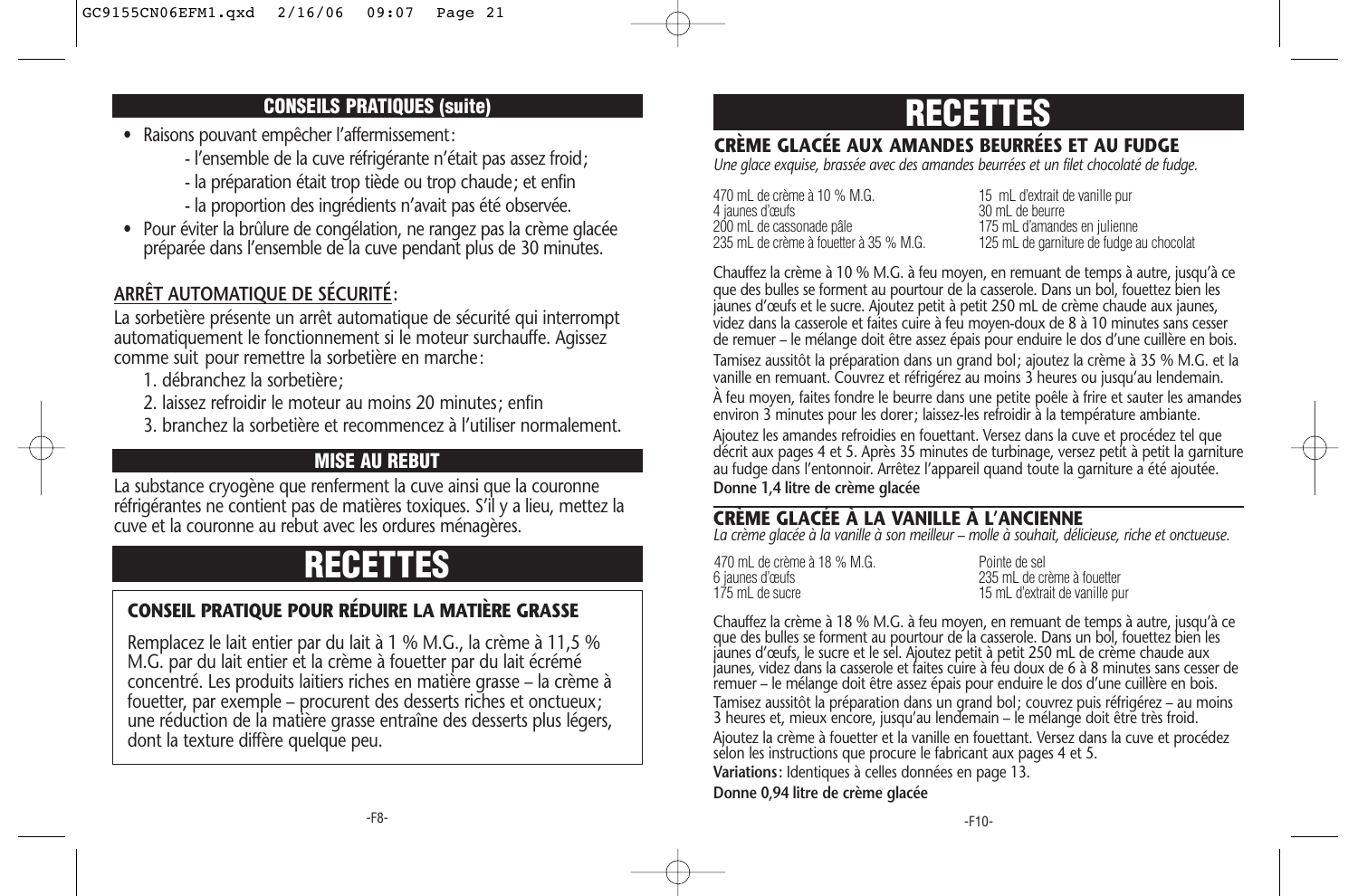# **RECETTES**

### **CRÈME GLACÉE AUX NOIX ET À LA CANNELLE**

*Ensemble, la cannelle et les noix confèrent un goût fin sans pareil à cette crème glacée vite préparée – les résultats vous enchanteront!*

235 mL de crème à 10 % de M.G. 6 mL d'extrait de vanille pur la 10 % de M.G. 6 mL d'extrait de vanille pur la<br>235 mL de noix grillées, hachées 6 mL de cannelle puissance de vanille puissance de la 10 m 235 mL de noix grillées, hachées 3 mL de cannelle 3 mL de cannelle sel<br>3 mL de sucre cristallisé 200 mL de sucre cristallisé

350 mL de crème à 18 % de M.G.<br>235 mL de crème à 10 % de M.G. 120 mL d'extrait de vanille pur

Fouettez tous les ingrédients dans un grand bol à mélanger.

Versez dans la cuve et procédez selon les instructions que procure le fabricant aux pages 4 et 5.

**Donne 0,94 litre de crème glacée**

### **SORBET ONCTUEUX AUX FRAISES**

*Vous pouvez facilement déguster ce régal rafraîchissant en tout temps, en utilisant des fraises congelées – il suffit de les décongeler préalablement.*

110 mL de sucre cristallisé

235 mL d'eau 1 litre de fraises (fraîches ou décongelées)<br>110 mL de sucre cristallisé de sucre de 15 mL de jus de citron

Portez l'eau et le sucre à l'ébullition dans une casserole et remuez pour dissoudre le sucre. Réfrigérez pour totalement refroidir, environ 2 heures.

Réduisez les fraises et le jus de citron en purée, au mélangeur ou au robot culinaire. Mélangez la purée de fraises et l'eau sucrée.

Versez le mélange dans la cuve puis procédez selon les instructions que procure le fabricant aux pages 4 et 5.

### **Donne 0,94 litre de sorbet**

**Truc: Un paquet de 600 g de fraises congelées, décongelées, se révèle parfait pour préparer cette recette.**

# **RECETTES**

### **CRÈME GLACÉE FACILE AU CHOCOLAT**

*Une crème glacée à base de lait au chocolat qui se prépare en un clin d'œil mais délectera autant les jeunes que les moins jeunes.*

470 mL de lait au chocolat 75 mL de lait concentré sucré 125 mL de garniture non laitière fouettée, congelée

Fouettez les ingrédients dans un bol à mélanger. (Remarque: le mélange sera moucheté de garniture fouettée.)

Versez le mélange dans la cuve puis procédez selon les instructions que procure le fabricant aux pages 4 et 5.

**Donne environ 825 mL de crème glacée**

### **CRÈME GLACÉE AISÉE À LA VANILLE**

*Une simple crème glacée pure vanille qui satisfera les plus gourmands. Rapide et savoureuse, elle ne requiert pas de cuisson.* 

Pointe de sel

350 mL de lait entier<br>200 mL de sucre cristallisé de la crème à 18 % M.G.<br>200 mL de sucre cristallisé de la crème de la crème de la crème de vanille pur 5 mL d'extrait de vanille pur

Fouettez le lait, le sucre et le sel dans un bol à mélanger jusqu'à la dissolution du sucre. Incorporez alors la crème et la vanille, toujours en fouettant.

Versez le mélange dans la cuve puis procédez selon les instructions que procure le fabricant aux pages 4 et 5.

**Donne environ 600 mL de crème glacée**

### **LE SUMMUM DE LA CRÈME GLACÉE AU CHOCOLAT FONDANT**

*Une crème glacée décadente, molle, onctueuse et à saveur chocolatée très prononcée. Présentez-la avec cachet dans des verres à pied, garnie de framboises fraîches.*

470 mL de lait entier entre sous-comme a fouetter 235 mL de crème à fouetter 4 janvier de crème à fouetter 4 janvier de sous-175 mL de sucre cristallisé 170 g de chocolat semi-sucré, fondu

5 mL d'extrait de vanille pur<br>Pointe de sel

Dans une casserole, chauffez le lait à feu moyen, en remuant de temps à autre, jusqu'à ce qu'il se forme des bulles au pourtour. Battez les jaunes d'œufs et le sucre dans un bol pour bien les mélanger. Ajoutez petit à petit 250 mL de lait chaud aux jaunes, videz